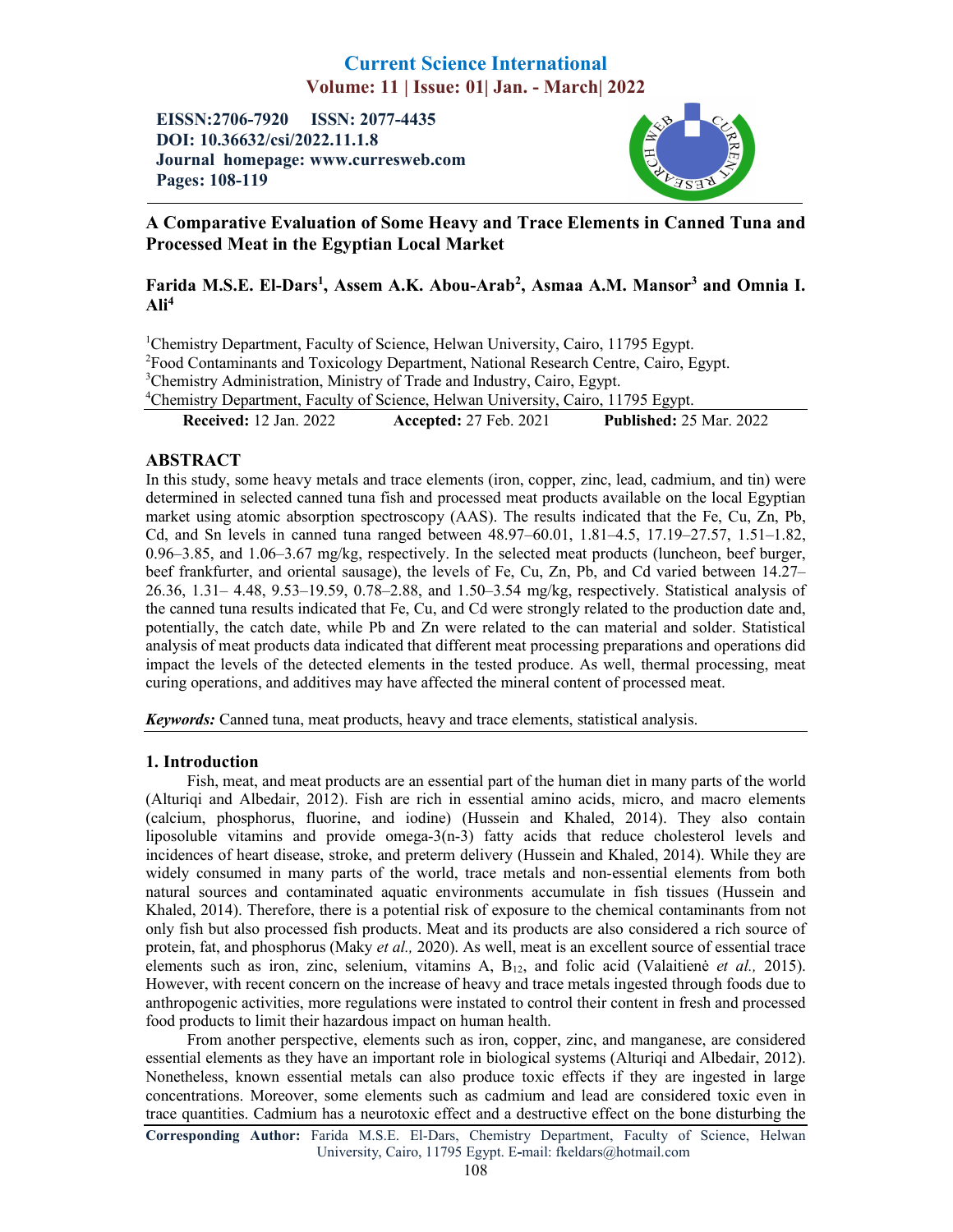metabolism of calcium and vitamin D as well as it may reduce the body's immune capacity (Kowalska *et al.,* 2020). Lead also causes numerous disorders and diseases such as damaging erythrocytes, weakening of bones, blocking the nervous system, inhibiting the absorption of iodine necessary for the correct functioning of the thyroid gland, and forming toxic deposits in the organism (Kowalska *et al.,* 2020). Furthermore, Cd and Pb disturb the metabolism and absorption of essential elements such as iron, copper, manganese, zinc, and selenium by the human organism (Kowalska *et al.,* 2020). Tin is relatively less toxic than cadmium, lead, and arsenic, however, high levels can cause gastric and intestinal irritation and disorders (Kowalska *et al.,* 2020).

Generally, the food industry employs a variety of manufacturing techniques to process, preserve, and extend the shelf life of food resources (Kowalska *et al.,* 2020). Of these techniques, canning is regarded as an optimal route that does not have any storage requirements during transport or distribution (Kowalska *et al.,* 2020). This has made canned foods (e.g. vegetables, fruits, meat, drinks, and fish) very popular nutritional sources all over the world, becoming an important source of carbohydrates, proteins, vitamins, minerals, and trace elements (Massadeh and Al-Massaedh, 2018).

However, canned containers have a high potential for releasing container metals into the food (Dallatu *et al.,* 2013). This may be due to the leaching of heavy metals from unlacquered cans or tin foil packaging through corrosion. Moreover, improper technological processing or incorrect packaging may add to this metallic burden (Kowalska *et al.,* 2020). For example, tin is used in the plating of metal containers that may be released into foods from defective cans or in the presence of an acidic medium (Kowalska *et al.,* 2020). In addition to environmental contamination sources, food processing activities such as canning and cooking may increase Ni in foodstuff (Ashraf *et al.,* 2006).

As well, some foods, such as processed meat manufacturing, require additives to maintain the favorable texture, color, flavor, and taste and prolong product life (Maky *et al.,* 2020). More specifically, nitrite is used in meat processing to maintain the red color and inhibit bacterial growth and fat rancidity. Phosphates are also added to processed meat as a pH stabilizing agent to improve water holding capacity and prolong product life.

However, with the increase in environmental and terrestrial contamination, these applied production processes may not be able to eliminate the presence of these elements within the foodstuff. Moreover, they may increase them within the processed products due to the applied operations (Ashraf *et al.,* 2006). This, optimally, causes these elements to bio-accumulate in human tissues leading to serious biohazards as they are not metabolized within the body.

Thus, with the growing concern about human exposure to metals due to processed foodstuff ingestion, the objective of this study is to determine the levels of some heavy and essential metals in selected canned tuna fish and processed meat products present on the local Egyptian market. The results obtained were compared with the analysis and production dates of the foodstuff as well as some major labeled ingredients. Through the application of statistical analysis of the obtained data, the impact of the processing operations of these foodstuffs, analysis date, and the potential source of these elements will be elucidated.

### 2. Materials and methods

#### 2.1. Food samples selection

Canned tuna fish and four types of processed meat products (luncheon meat, beef burger, beef Frankfurter, and oriental sausage) were selected for this study. The samples were randomly collected from Egyptian local supermarkets. Before any analytical determination, information as to the type of package, weight of product analyzed, the food's labeled ingredients and dates of production as well as the respective date of analysis were recorded in Tables 1 and 2. Heavy and essential metals levels (Cu, Cd, Pb, Fe, Sn, and Zn) within each sample were determined either during the product's shelf life or after the product expiration date.

#### 2.2. Sample preparation and extraction

For the tuna, the cans were opened and drained for 2 min through a sieve to remove brine and oil. The content of each can was then homogenized in a high-speed blender. For processed meat food, samples proceeded directly towards homogenization. Each sample was weighed and transferred into a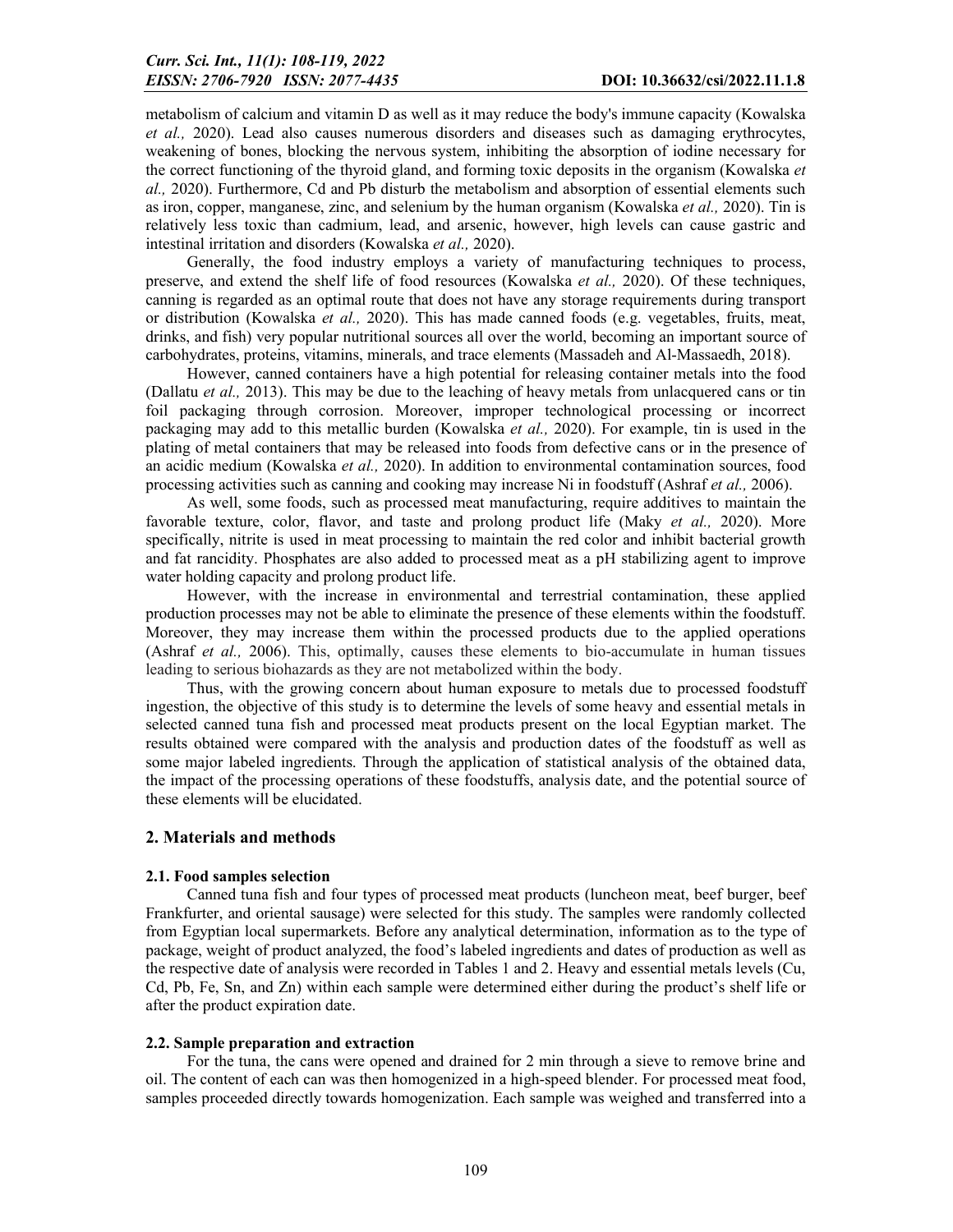weighed crucible and dried at 105 °C in an oven with assisted air circulation to remove all residual water before ashing. The vessels were then placed in a muffle furnace and gradually heated to 550 °C (at a rate of 50 °C /30 min) and ashed for 2 hr. (Ranasinghe *et al.,* 2018). The residue was dissolved in 10 mL of  $HNO<sub>3</sub>$  (10% v/v), and the mixture was heated slowly to dissolve the residue. The solution was then filtered through Whatman No. 42 filter paper and transferred into a 50 mL volumetric flask and made up to volume with distilled water.

The final solutions were analyzed for the selected elements (Cu, Cd, Pb, Fe, Sn, and Zn) using atomic absorption spectroscopy (Thermo Electron Corporation, S SERIES). Before measurement, the equipment was calibrated with standard solutions for the selected elements (Cu, Cd, Pb, Fe, Sn, and Zn) and each sample was analyzed in triplicates.

| <b>Sample</b><br>No. | Package<br>type | Tuna weight/<br>can(g) | <b>Production</b><br>date | <b>Analysis</b><br>date | Labeled ingredients            |
|----------------------|-----------------|------------------------|---------------------------|-------------------------|--------------------------------|
|                      |                 | 170                    | January 2020              |                         |                                |
| 2                    | Tin can         | 200                    | February 2020             | March 2021              | Meat tuna in non-GMO treated   |
|                      |                 | 170                    | March 2020                |                         | sova bean oil light and Brine. |
|                      |                 | 50ء                    | May 2020                  |                         |                                |

Table 1. Product details and labeled ingredients - the tested canned tuna.

| <b>Sample</b>            | Package                              | Weight | Production | <b>Analysis</b> | <b>Labeled ingredients</b>                                                                                                                                                                                                                          |
|--------------------------|--------------------------------------|--------|------------|-----------------|-----------------------------------------------------------------------------------------------------------------------------------------------------------------------------------------------------------------------------------------------------|
| type                     | type                                 | (g)    | date       | date            |                                                                                                                                                                                                                                                     |
| Luncheon<br>meat         | Plastic<br>water-<br>proof<br>casing | 250    | June 2021  | June<br>2021    | Frozen halal lean beef 30–35%, 20–24% fat, 30–<br>35% water and ice, and 5–10% powdered<br>additives including phosphates, ascorbate, soy<br>protein, fillers such as starch and cereal binder,<br>salt, spices, and sodium nitrite (max. 100 ppm). |
| <b>Beef</b><br>burger    | <b>Plastic</b><br>package            | 1000   | May 2021   | June<br>2021    | Frozen halal beef meat, carbohydrate, soy<br>protein, salt, spices, phosphate, and sodium<br>glutamate.                                                                                                                                             |
| <b>Beef</b><br>Frankfurt | Plastic<br>package                   | 250    | May 2021   | June<br>2021    | Frozen halal beef, water, corn syrup, 2% or less:<br>salt, potassium lactate, hydrolyzed beef stock,<br>natural flavor, phosphates, ascorbate, soy<br>protein, extractives of paprika, and sodium<br>nitrite (max. 80 ppm).                         |
| Oriental<br>sausages     | Plastic<br>package                   | 900    | May 2021   | June<br>2021    | Frozen halal beef meat, carbohydrate, soy<br>protein, salt, spices, phosphate, and sodium<br>glutamate.                                                                                                                                             |

|  | March 2020     | sova pean o |
|--|----------------|-------------|
|  | $M_{222}$ 2020 |             |

Table 2. Product details and labeled ingredients and the selected meat products samples.

#### 2.3. Chemicals and reagents

All chemicals used were of the highest analytical purity. All solutions (standards and reagents) were prepared using distilled water. Nitric acid (69.5%) was purchased from CARLO ERBA Reagents SAS (France). Heavy and essential metals' standard solutions (Cu, Cd, Pb, Fe, Sn, and Zn) were purchased from Merck (Germany).

#### 2.4. Statistical analysis of Data

Statistical analysis of data was carried out using "StatistiXL 1.8" incorporated within the Microsoft Excel 2010 (Microsoft ® Windows 2010) software program. Cluster analysis was performed using the Pearson correlation method to measure the magnitude and statistical relationship, or association, between variables and the degree of the linear relationship between two continuous random variables based on the method of covariance.

#### 3. Results and Discussion

Generally, it has been indicated that essential elements such as Fe, Zn, Cu, and Ni have an important physiological role in cellular homeostasis and survival and act as functional components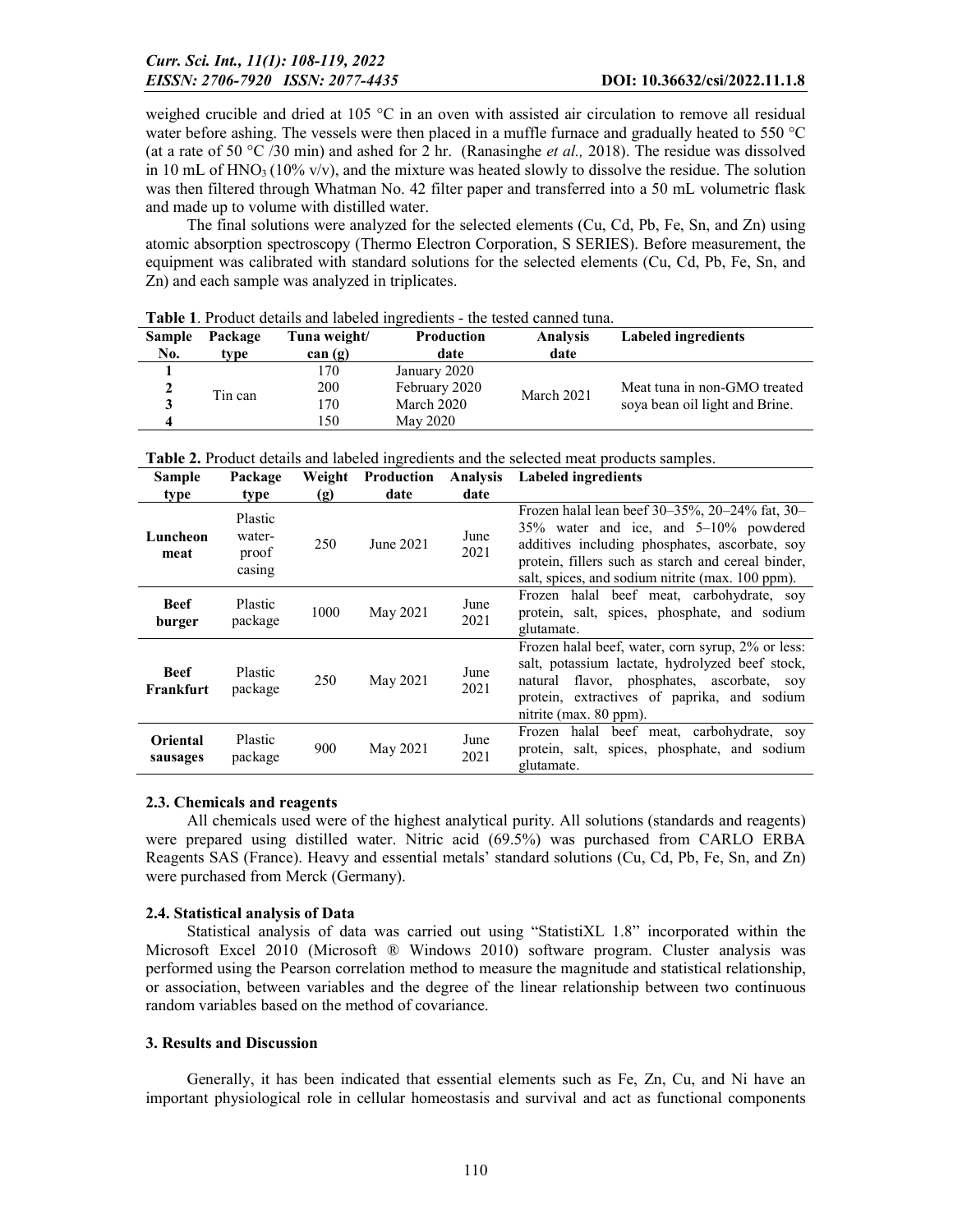and activators in various metalloenzymes (Alcala-Orozco *et al.,* 2021). However, there is a need to evaluate the exposure levels and their interrelationship with the type of processed food and technology used, which is an objective of this study.

### 3.1. Canned Tuna fish Samples: metals and trace elements content

Table 3 and Figure 1 show the results for (Cd, Cu, Fe, Zn, Pb, and Sn) in mg/kg within the four canned tuna fish samples, along with the date of production and respective analysis dates in days and months.

Table 3: Heavy and trace metal contents (mg/kg) in sampled canned tuna fish, the date of production (month/year) and the respective date of analysis (day/ month).

| Date of             | Time of                   | Elements determined (mg/kg) |                  |                 |                 |                 |                 |  |  |
|---------------------|---------------------------|-----------------------------|------------------|-----------------|-----------------|-----------------|-----------------|--|--|
| production<br>(M/Y) | analysis<br>(days/months) | Fe                          | Zn               | Cп              | Ph              | Cd              | Sn              |  |  |
| <b>Jan 2020</b>     | 420/14                    | $51.95 \pm 0.46$            | $25.73 \pm 0.73$ | $1.81 \pm 0.05$ | $1.74 \pm 0.06$ | $0.95 \pm 0.07$ | $2.76 \pm 0.05$ |  |  |
| <b>Feb 2020</b>     | 390/13                    | 53.05 $\pm$ 0.54            | $1719 \pm 0.19$  | $2.74 \pm 0.17$ | $1.51 \pm 0.19$ | $1.89 \pm 0.15$ | $3.67 \pm 0.14$ |  |  |
| <b>March 2020</b>   | 360/12                    | $48.97 \pm 0.12$            | $19.78 \pm 0.06$ | $3.07 \pm 0.15$ | $1.70 \pm 0.02$ | $1.49 \pm 0.04$ | $1.06 \pm 0.05$ |  |  |
| <b>May 2020</b>     | 300/10                    | $60.01 \pm 0.19$            | $27.57 \pm 0.08$ | $4.50 \pm 0.27$ | $1.81 \pm 0.04$ | $3.84 \pm 0.16$ | $2.53 \pm 0.04$ |  |  |
| Mean $\pm$ SD       |                           | 53.5 $\pm$ 4.7              | $22.57 \pm 4.9$  | $3.03 \pm 1.1$  | $1.7 \pm 0.1$   | $2.04 \pm 1.3$  | $2.5 \pm 1.1$   |  |  |



Fig. 1: Variation in Cd, Cu, Fe, Zn, Pb, and Sn content (mg/kg) per production month for canned tuna samples.

The data revealed that the highest levels of the studied elements- except for Sn, were found in canned tuna produced during May 2020. For the Fe content, the lowest level was found in the canned tuna produced during March while the highest was in May 2020. Ashraf *et al.* (2006) reported an average of 2.94 -6.80 mg Fe/g for canned tuna collected from the KSA market, which is below the current study values. However, in a more recent study, Al-Mutarri (2015) reported a Fe range of 57.41 to 101.55 ppm for canned tuna sold in KSA with the higher value attributed to the addition of tomato salsa. He also reported that there was no maximum limit set for Fe by the WHO, however, but the Ministry of Agriculture in the Republic of Turkey has proposed 15 mg/kg as a limit for canned tuna. Sobhanardakani (2018) reported that Fe levels ranged between  $34.02$ -77.53  $\mu$ g/g in canned tuna obtained locally in Tehran (Iran), which are similar to the current results. As well, Alcala-Orozco *et al.* (2021) reported a mean Fe of 43 mg/kg in canned tuna available at the Colombian markets. On the other hand, de Lima *et al.* (2021) studied the presence of trace elements in a variety of commercialized canned tuna available on the Brazilian markets. They reported that the highest Fe content of 3.3-3.9 mg/ 130 g was found in natural grated tuna while 1- 1.4 mg Fe/ 130 g was found in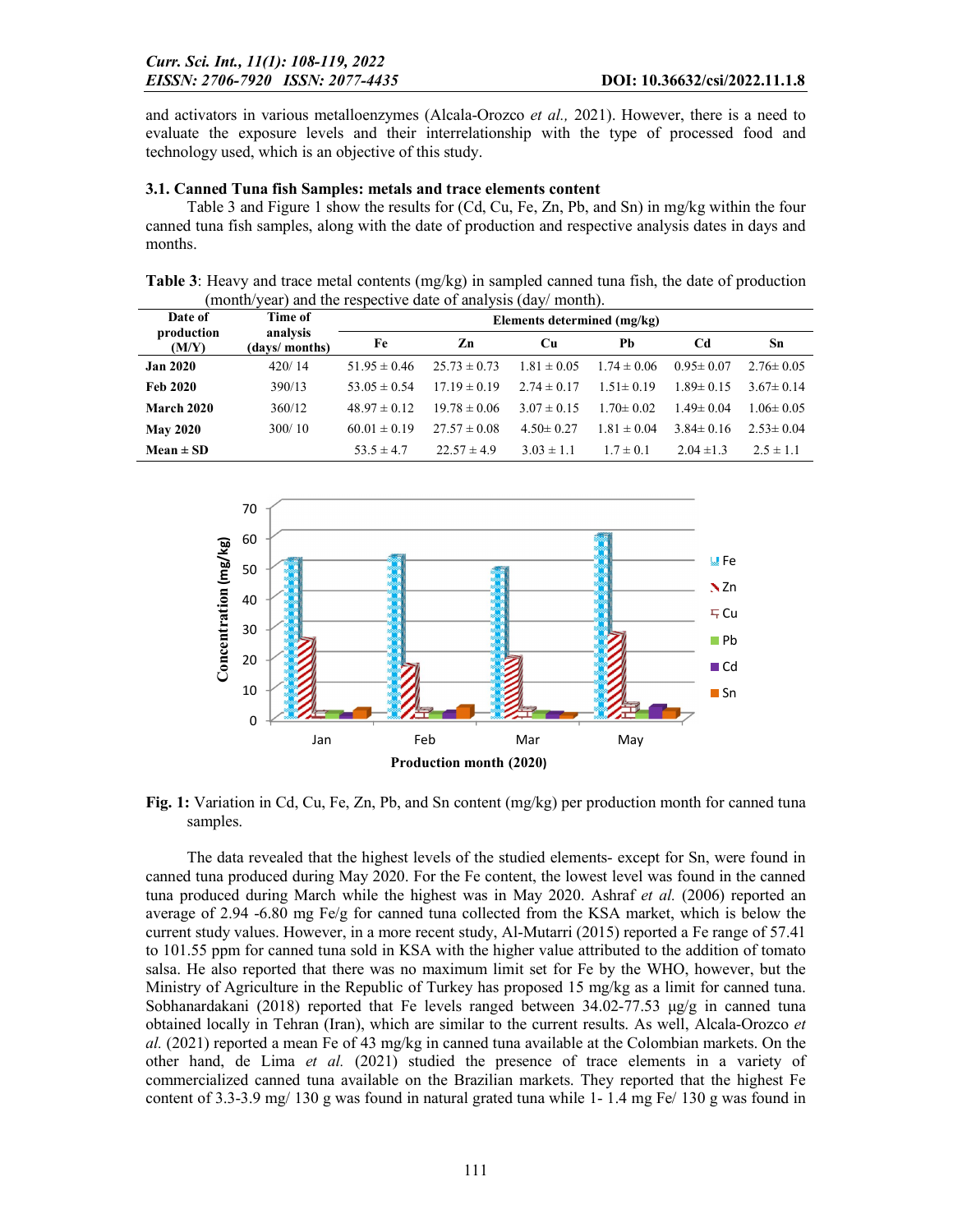solid tuna in oil. Moreover, they indicated that the reported Fe content was in agreement with that found in a study of canned tuna in Iran  $(1.7 \text{ mg Fe}/130 \text{ g})$  and another concerning Fe content within Mediterranean wild Atlantic Bluefin tuna (1.7 mg/130 g). However, they reported that FAO/WHO tolerable daily intake limit of Fe was 0.8 mg/kg/day, which is equivalent to 56 mg/day for 70 kg adults.

The lowest level of zinc in canned tuna was found in the February product. The East African Standards for Zn in tuna canned in oil was designated to be 50 ppm (Al-Mutarri, 2015). However, Ashraf *et al.* (2006) showed that Zn in canned tuna in KSA averaged between 3.80–17.70 μg/g, which is comparable with the current data. Al-Mutarri (2015) had a smaller range of zinc between 17.5 and 37.5 ppm for canned tuna found at El Hilla city in Iraq. The current results are within the similar range reported by Novakov *et al.* (2017) for Zn found in canned tuna in Serbia (3.16 - 44.50 mg/kg). Alcala-Orozco *et al.* (2021) reported a larger range of 20 – 141.6 mg Zn /kg in canned tuna available at the Colombian markets.

Cu content of the tested canned tuna ranged between the lowest levels in January 2020 and the highest in May 2020 (1.8–4.50 mg/kg, respectively). The current Cu content is below the maximum provided for this element by FAO of 30 mg/kg and the Saudi standards of 20 mg/kg (Al-Mutarri, 2015). Ashraf *et al.* (2006) reported a  $0.13-1.87 \mu g/g$  range for Cu in some selected canned tuna in KSA during their study, which is comparable with the current data. Higher Cu content ranged (5.43 ppm - 6.48 ppm) was reported in canned tuna from Iraq during 2012- 2013 by Al-Mutarri (2015). The current Cu levels are in agreement with those obtained by Islam *et al.* (2010) of 0.63- 3.13 mg/kg for canned tuna in South Korea. Sobhanardakani (2018) also reported Cu levels in a comparable range of Zn (0.73–1.18 μg/g) for canned tuna bought in Tehran (Iran), which is closer to the lower value obtained in this study. Similarly, canned tuna investigated in Colombia had an average of 1.5 mg Cu/kg (Alcala-Orozco *et al.,* 2021).

High accumulation of lead was reported to be found in muscles (tissue) and organs (Ashraf *et al.,* 2006). In this study, the mean Pb content determined was 1.7 mg/kg. It is notable to see that the current Pb levels were higher than the maximum acceptable limits recommended by different authorities and agencies, such as the Committee for Inland Fisheries of Africa (CIFA) (1992) of 0.35 mg/kg in canned fish; FAO/WHO (1992) of 0.5 mg/kg in fish; and the European Commission (EC) (2001, 2006) of 0.2 and 0.3 mg/kg in canned fish, respectively. However, the current results are at the lower range limit determined by of 1.14-3.78 mg Pb /kg for canned products collected in Assuit, Egypt. Other studies reporting Pb levels in canned tuna/fish were: in KSA of 0.23–0.84 μg/g (Ashraf *et al.,* 2006); in Serbia 0.15 μg/g (Novakov *et al.,* 2017); in Iran 0.75 μg/g (Sobhanardakani, 2018); in Jordan 2.5-2.8 μg/g (Massadeh and Al-Massaedh, 2018), in Poland 0.068 mg/kg (Kowalska *et al.,*  2020) and Colombia of 0.015 μg/g (Alcala-Orozco *et al.,* 2021).

Sources of cadmium in foods are either of environmental or naturally occurring metal in local soil and water bodies (Ashraf *et al.,* 2006). The concentration of Cd in the tested fish was higher than the maximum acceptable limits recommended by FAO/WHO (1992) of 0.5 mg/kg in fish and by EC (2006) of 0.1 mg/kg. As well, WHO/FAO has determined a maximum tolerable weekly intake of 7 μg Cd/kg of body weight (Ashraf *et al.,* 2006). Sharkawy *et al.* (2020) reported that Cd concentrations in all examined canned tuna samples in Assuit City were between 0.47 and 0.79 mg/kg, which are lower than the current determined values. Ashraf *et al.* (2006) also determined the Cd content of canned tuna in Saudi Arabia to be between  $0.07-0.64$  μg/g.

The level of Sn in the canned tuna was highest in February product and the lowest was in March. The maximum level of Sn in food was proposed to be 250 mg/kg by the Ministry of Agriculture, the Republic of Turkey (2002), WHO (1996), and Associação Brasileira da Indústria de Alimentos (ABIA) (1998). However, a higher mean Sn content of 3.347 mg/kg in canned tuna was reported by Al Ghoul *et al.* (2020). Kowalska *et al.* (2020) determined the Sn content in canned tuna in Poland to be 0.018-1.36 mg/kg. Generally, tin cans are considered vulnerable to environmental injury and the element may leach to canned products via corrosion (Alcala-Orozco *et al.,* 2021).

Generally, Ashraf *et al.* (2006) indicated that the presence of Fe, Cu, Cd, and Zn in canned fish products may be a result of environmental pollution in the capture zones, cross-contamination during the canning process and/or the equipment employed during food processing. Tin is the main element used in packaging material, and external damage and corrosion may leach it into the can content. Contribution to Pb levels in fish may be due to the solder material used in can manufacturing as well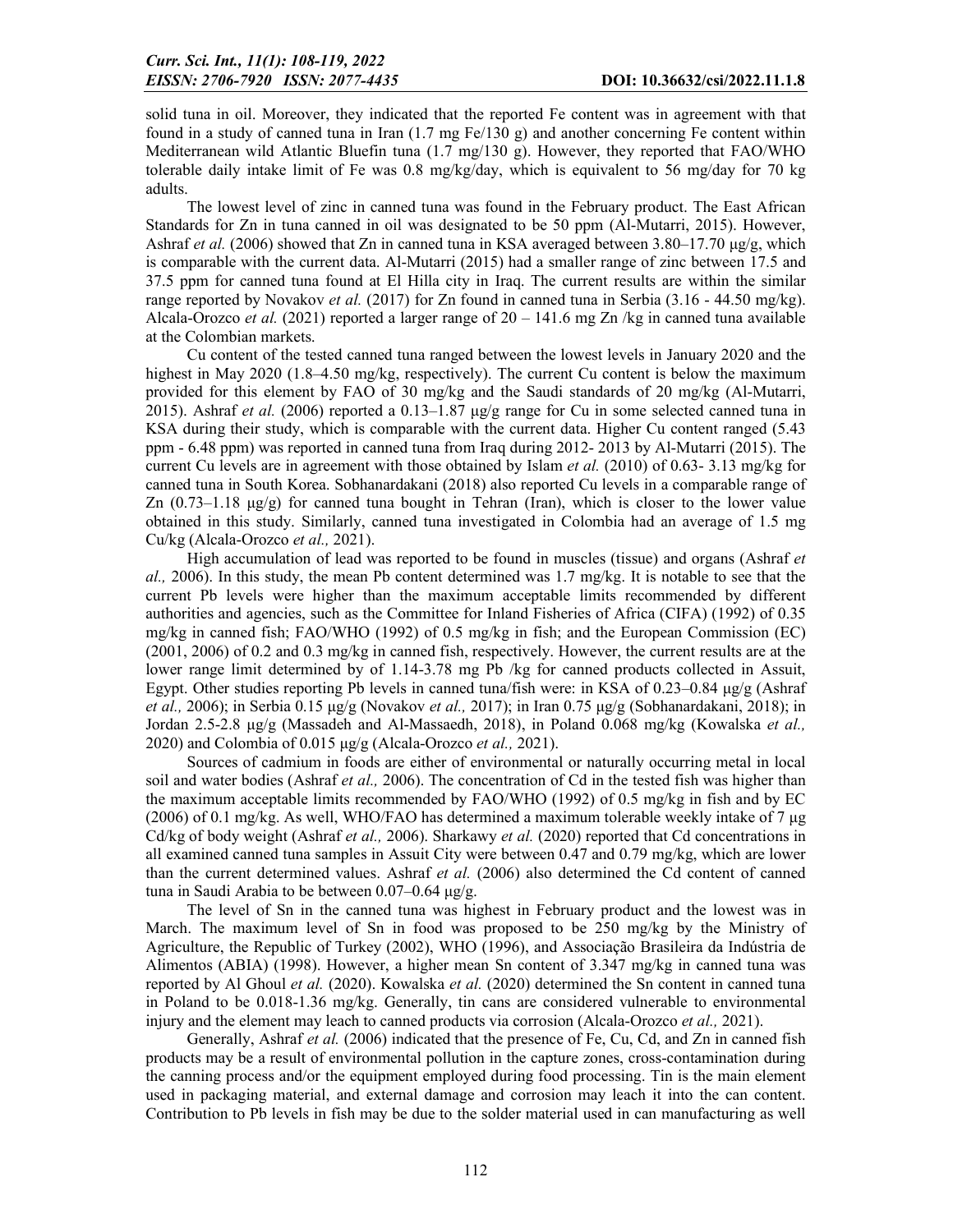as pollution of ocean ecosystems (Ashraf *et al.,* 2006; Russo *et al.,* 2013). Ashraf *et al.* (2006) indicated that a probable source contributing to Zn and Fe contents in these canned products may be the enamel of the cans in which fish was processed. However, the use of statistical analysis will help in elucidating the interrelationship between the measured parameters of this study.

## 3.2. Statistical Analysis of Canned Tuna Data

To better understand the correlations between the obtained variables, the data were statistically analyzed using the Pearson Correlation method. This statistical correlation measures the extent to which two variables fluctuate together through positive or negative correlations indicating the extent of increase or decrease of variables with each other. Pearson's correlation as well measures the degree of a linear relationship between two continuous random variables. Table 4 shows the Pearson similarity matrix between the data obtained for heavy metals in canned tuna fish, which is also depicted in Figure 2.

| Table 4: Similarity Matrix (Pearson Correlation) Heavy and Trace Elements Determined in Canned |  |  |  |
|------------------------------------------------------------------------------------------------|--|--|--|
| Tuna with Production and Analysis Dates.                                                       |  |  |  |

|                | Prod. date | Analysis date | Fe       | Zn         | Cu         | Pb        | C <sub>d</sub> | Sn |
|----------------|------------|---------------|----------|------------|------------|-----------|----------------|----|
| Prod. date     | 1          |               |          |            |            |           |                |    |
| Analysis date  | $-1$       |               |          |            |            |           |                |    |
| Fe             | 0.691833   | $-0.69183$    |          |            |            |           |                |    |
| Zn             | 0.361569   | $-0.36157$    | 0.623283 |            |            |           |                |    |
| Cu             | 0.991876   | $-0.99188$    | 0.728854 | 0.301718   |            |           |                |    |
| Pb             | 0.484123   | $-0.48412$    | 0.405    | 0.900024   | 0.38794    |           |                |    |
| C <sub>d</sub> | 0.919992   | $-0.91999$    | 0.905132 | 0.429289   | 0.948373   | 0.37434   | $\overline{1}$ |    |
| Sn             | $-0.29292$ | 0.292919      | 0.382118 | $-0.08181$ | $-0.18545$ | $-0.5052$ | 0.094465       |    |





There is a significant strong linear relationship between the date of production and the level of Cu in the tested fish. These two parameters were also strongly related to the measured Cd and Fe contents which may indicate their source to be environmental pollution and related to the date of catch rather than can corrosion. Pb and Zn were strongly related to each other. Essentially, Pb was reported to be used as the solder material in canned tuna manufacturing (Russo *et al.,* 2013). As well, it was reported that Zn due to its anti-microbial qualities was commonly used to line the inside of cans to prolong foods' shelf lives. Finally, all measured elements were related to Sn which is the material used in the can. Overall, these measured elements were negatively affected by the date of analysis ( $Cu >$  $Cd > Fe > Pb > Zn$ ) except for Sn, i.e., they may be more related to the date of catch and the production process.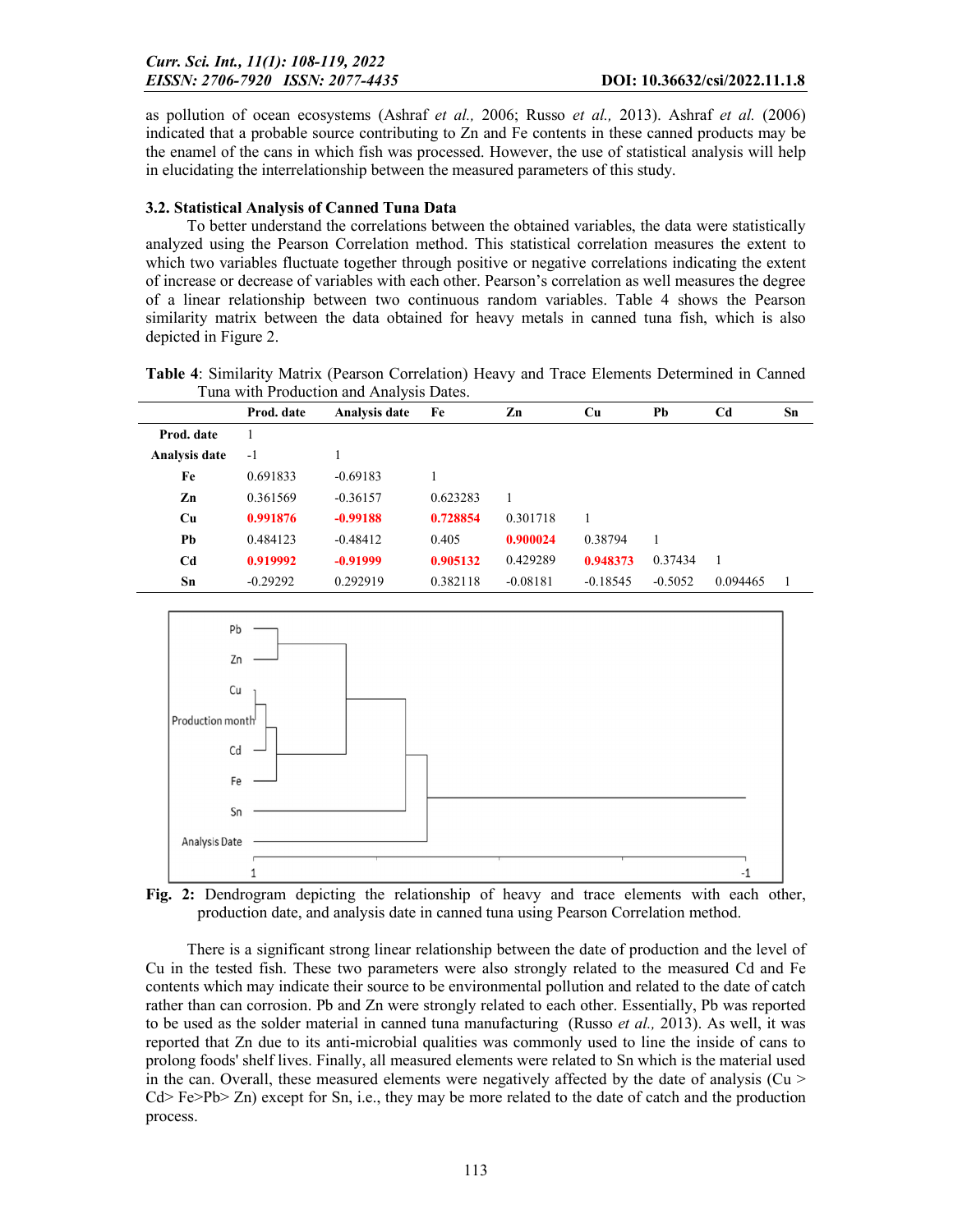### 3.3. Processed Meat Samples: Metals and Trace Elements Content

Meat and its products are a rich source of high biological protein, fat, iron, vitamins, and other fundamental elements (Maky *et al.,* 2020). However, contaminated animal feed and grazing of livestock in polluted terrain may contribute to heavy metal contamination of the meat (Hamasalim and Mohammed, 2013). In addition to that, heavy metal pollutants may contaminate products during processing either through raw materials, spices, water, and/ or packaging. Moreover, in meat processing food additives are extensively used to improve the texture, color, flavor, and taste as well as prolong its durability.

Table 5 and Figure 3 show the results of (Cd, Cu, Fe, Zn, and Pb) (mg/kg) content determined in the four selected meat products tested; namely: luncheon, beef burger, beef frankfurter, and oriental sausages.

| <b>Product</b>           |                  |                  | <b>Elements</b> |                 |                 |
|--------------------------|------------------|------------------|-----------------|-----------------|-----------------|
|                          | Fe               | Zn               | Cп              | Ph              | Cd              |
| Luncheon                 | $26.36 \pm 0.22$ | $19.59 \pm 0.40$ | $4.48 \pm 0.29$ | $2.88 \pm 0.20$ | $3.54 \pm 0.30$ |
| <b>Beef burger</b>       | $25.25 \pm 0.38$ | $13.08 \pm 0.31$ | $1.31 \pm 0.02$ | $0.78 \pm 0.04$ | $1.73 \pm 0.12$ |
| <b>Beef Frankfurters</b> | $14.27 \pm 0.23$ | $9.53 \pm 0.29$  | $3.29 \pm 0.06$ | $2.79 \pm 0.23$ | $1.97 \pm 0.04$ |
| <b>Oriental sausages</b> | $17.54 \pm 0.30$ | $10.95 \pm 0.06$ | $1.34 \pm 0.03$ | $1.82 \pm 0.09$ | $1.50 \pm 0.04$ |

Table 5. Heavy and trace metal contents (mg/kg) in sampled processed meat samples.



Fig. 3: Variation in Cd, Cu, Fe, Zn, Pb, and Sn content (mg/kg) per processed meat type.

It is worth mentioning that all processed meats have high iron and zinc content since meat is an excellent source of essential trace elements, such as iron, zinc, selenium, vitamins, and folic acid (Valaitienė *et al.,* 2015). Overall, both the luncheon and beef burger mixes had the highest Fe and Zn contents. The concentrations of Fe, Zn, Cu, Pb, and Cd in luncheon were 26.36, 19.59, 4.48, 2.88, and 3.54 mg/kg, respectively. This increase in Fe and Zn may be due to the use of actual frozen red meat. The obtained results are much lower than those reported by Alturiqi and Albedair (2012) for luncheon (mg/kg dry weight), which were  $203.06 \pm 11.61$ ,  $73.94 \pm 3.10$ ,  $13.78 \pm 0.70$ ,  $13.86 \pm 0.94$ , and  $4.08 \pm 0.09$ 0.18 for Fe, Zn, Cu, Pb, and Cd, respectively.

In the case of the beef burger, Fe, Zn, Cu, Pb, and Cd levels were 25.25, 13.08, 1.31, 0.78, and 1.73 mg/kg, respectively. Alturiqi and Albedair (2012) reported that lean beef had 175.69  $\pm$  6.97,  $30.34 \pm 1.39$ ,  $14.84 \pm 0.40$ ,  $10.02 \pm 0.59$ , and  $3.06 \pm 0.16$  (µg/g dry weight) of Fe, Zn, Cu, Pb, and Cd, respectively. Those results are higher than those obtained in the current study, except for Cd. Overall, Manea *et al.* (2017) reported the following ranges in mg/kg for Fe (11.748–26.131), Zn (4.282– 11.586), Cu (1.987–4.154), Pb (0.242–0.477) and Cd (0.091–0.095) in processed meat products in Romania, with which the current Fe, Cu, and Zn agree.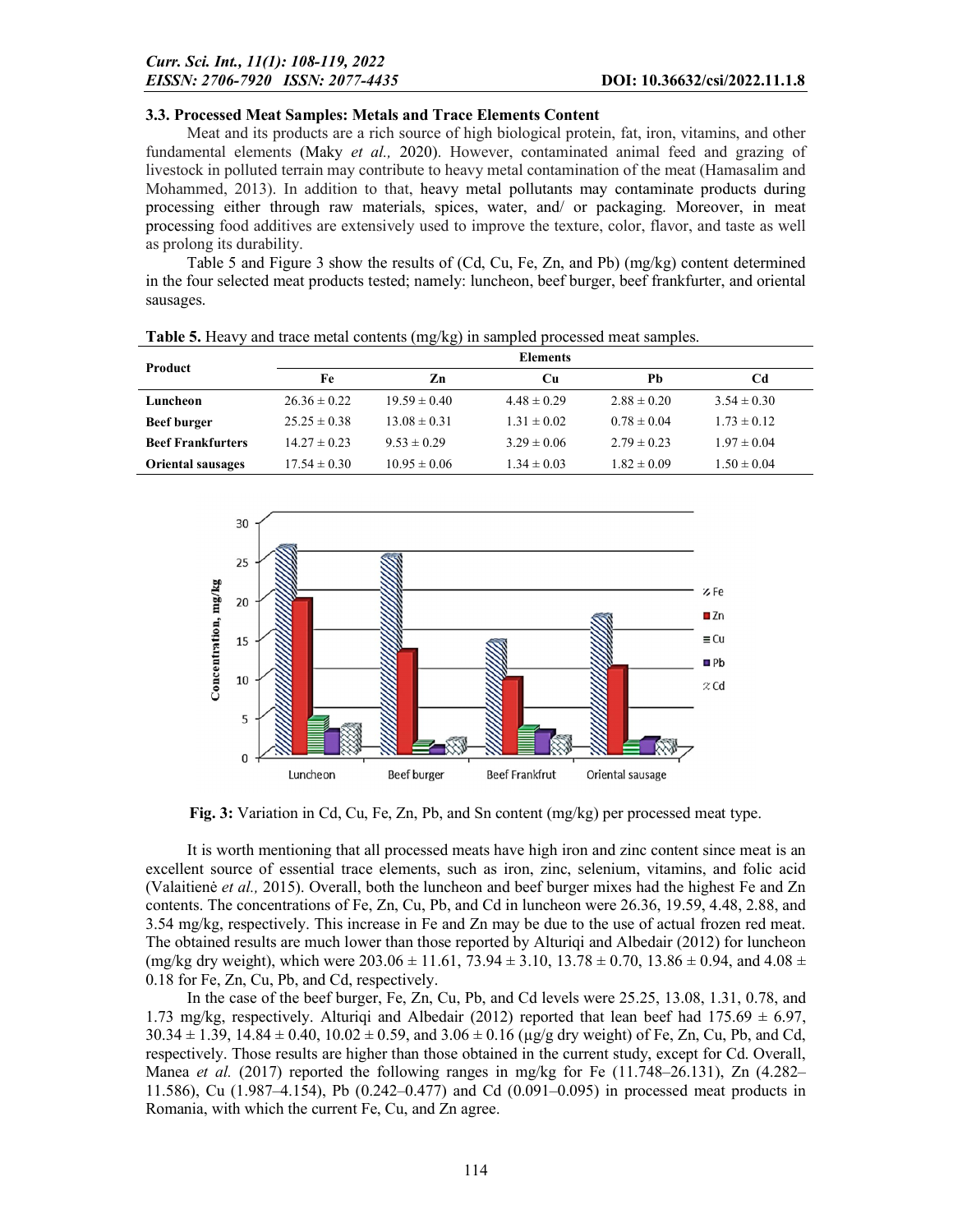In the case of oriental sausages, Fe, Zn, Cu, Pb, and Cd concentrations were 17.54, 10.95, 1.34, 1.82, and 1.50 mg/kg, respectively. However, the obtained results are lower than those obtained by Alturigi and Albedair (2012). They reported Fe, Zn, Cu, Pb, and Cd levels ( $\mu$ g/g dry weight) in sausages to be 242.44  $\pm$  12.09, 65.43  $\pm$  2.06, 18.51  $\pm$  0.54, 15.43  $\pm$  1.22, and 3.33  $\pm$  0.17, respectively.

For the beef frankfurters, the concentrations of heavy metals were 14.27, 9.53, 3.29, 2.79, and 1.97 mg/kg for Fe, Zn, Cu, Pb, and Cd, respectively. Korish and Attia (2020) reported concentrations of Fe, Zn, Cu, Pb, and Cd of 72.8, 26.4, 7.80, 14.84, and 0.38 mg/kg, respectively. It can be noticed that, except for Cd, their results were higher than those obtained in the present study.

In this study, Cu content exceeded the maximum level (3 mg/kg) prescribed by FAO and EC in meat products (EC 178, 2002; FAO, 2002). On the other hand, the Central Agency for Standardization and Quality Control of Iraq (1988) regulated the Cu content in luncheon meat not exceeding 15 mg/kg (Hamasalim and Mohammed, 2013). The zinc content obtained in the current study was below the upper allowed limit of 50 mg/kg (FAO, 2002). Moreover, Hoha *et al.* (2014) reported that sausages had higher cadmium content than raw meat. This increase in Cd may be due to the addition of spices during the production of sausages as they may contain up to 200 ng  $Cd/g$ . As well, other sources of cadmium include anthropogenic contamination of food through water, air, and soil (Hamasalim and Mohammed, 2013). The Pb levels were relatively closer to those limits set for pork products as recommended by FAO (2002) and EC 1881 (2006) (1 mg/kg) in sausage. Sources of Pb contamination may be livestock feed such as water and food materials or during production from cooking utensils and food packaging used. In general, lead accumulates in plants and animals and its concentration is magnified in the food chain (Hoha *et al.,* 2014). As well, some spices used during the processing of meatballs, corned beef, burger's beef and sausages were reported to be one of the sources of lead pollution (Hamasalim and Mohammed, 2013).

#### 3.4. Statistical Analysis Of processed meat Data

Initially, to understand the provided data, a hierarchal cluster analysis was performed using the obtained analytical data for the processed meat samples. Therefore, Pearson correlations will be drawn for each product to elucidate the source of the measured elements.

Table 6 shows the Pearson correlations between the data obtained for heavy and trace elements in the luncheon, which is also depicted in Figure 5.

| Tuble 0. I callott billimatic<br>$\frac{1}{2}$ and $\frac{1}{2}$ and $\frac{1}{2}$ and $\frac{1}{2}$ and $\frac{1}{2}$ are determined in random, |          |            |            |          |    |
|--------------------------------------------------------------------------------------------------------------------------------------------------|----------|------------|------------|----------|----|
|                                                                                                                                                  | Fe       | Zn         | Cu         | Pb       | Cd |
| Fe                                                                                                                                               |          |            |            |          |    |
| Zn                                                                                                                                               | 0.382175 |            |            |          |    |
| Cu                                                                                                                                               | 0.3137   | $-0.75756$ |            |          |    |
| Pb                                                                                                                                               | 0.757442 | 0.892816   | $-0.38234$ |          |    |
| Cd                                                                                                                                               | 0.237772 | 0.988459   | $-0.8477$  | 0.814276 |    |
|                                                                                                                                                  |          |            |            |          |    |

Table 6: Pearson similarity matrix for the Fe, Zn, Cu, Pb and Cd determined in luncheon.



Fig. 5: Dendrogram depicting the relationship between heavy metals with each other in luncheon using the Pearson Correlation method.

From these results, it is clear that there is a significant and strong linear relationship between Zn and Cd, between Zn and Pb, and between Pb and Cd, all of which were correlated to the product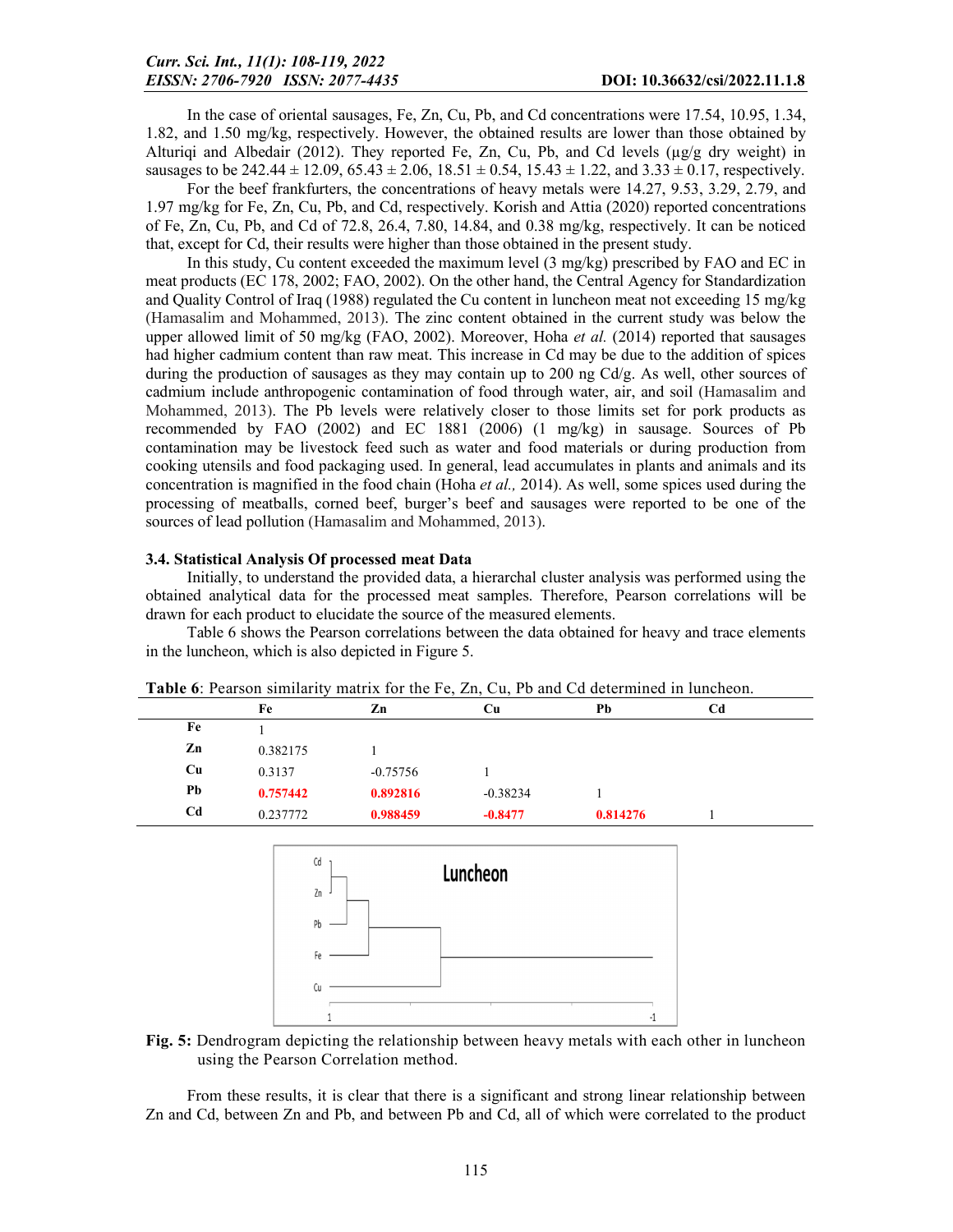Fe content. This indicates that these elements were inherent to the raw materials used (raw meat, spices, and water). There was also a strong negative correlation between Cu and Cd and Cu and Zn and to a lesser degree; Cu and Pb. Polidori *et al.* (2021) indicated that while meat is the richest source of iron, zinc, and copper in a diet, cooking processes may reduce the meat content of the trace elements after thermal treatments.

Table 7 shows the Pearson correlation similarity matrix for the analytical data obtained for elements in beef burgers which are also depicted in Figure 6. From this figure, it is clear that there is a strong negative correlation between Fe with (Cu and Pb), Zn with (Pb and Cu), and Pb with Cd. However, Fe was positively correlated with Zn, which was attributed to red meat content (Polidori *et al.,* 2021). However, there is a strong positive correlation between Cu and Pb, and Zn with Cd, which may be attributed to the use of spices and other additives during the curing of red meat.

|    | Fe         | Zn         | Cu       | Pb         | Cd |  |
|----|------------|------------|----------|------------|----|--|
| Fe |            |            |          |            |    |  |
| Zn | 0.521199   |            |          |            |    |  |
| Cu | $-0.99819$ | $-0.57162$ |          |            |    |  |
| Pb | $-0.62631$ | $-0.99175$ | 0.672094 |            |    |  |
| Cd | $-0.0647$  | 0.817924   | 0.004522 | $-0.73742$ |    |  |

Table 7: Pearson similarity matrix for the measured heavy and trace elements in beef burgers.



Fig. 6: Dendrogram depicting the relationship between heavy metals with each other in Beef burgers using the Pearson Correlation method.

Table 8 shows the similarity matrix for the data obtained for elements in oriental sausages which is also depicted in Figure 7. From the data, it is clear that there is a significant linear relationship between Zn and (Cu and Cd), Cu with Cd and Pb with Cd. This may reflect the use of binders (soy protein isolate), fillers (carbohydrates) and extenders (plant protein – soya beans) in the meat mix as well as spices blends during processing. However, the strong interrelationship between Fe and (Zn and Cu) may reflect the mineral content of the red meat as Fe was negatively related to Pb, which may be an additive with the spices mix.

|    | sausages. |          |          |          |    |  |
|----|-----------|----------|----------|----------|----|--|
|    | Fe        | Zn       | Cu       | Pb       | Cd |  |
| Fe |           |          |          |          |    |  |
| Zn | 0.650369  |          |          |          |    |  |
| Cu | 0.69508   | 0.998173 |          |          |    |  |
| Pb | $-0.4658$ | 0.36924  | 0.31241  |          |    |  |
| Cd | 0.020908  | 0.77305  | 0.733307 | 0.874959 |    |  |

Table 8: Pearson similarity matrix for the measured heavy and trace elements in oriental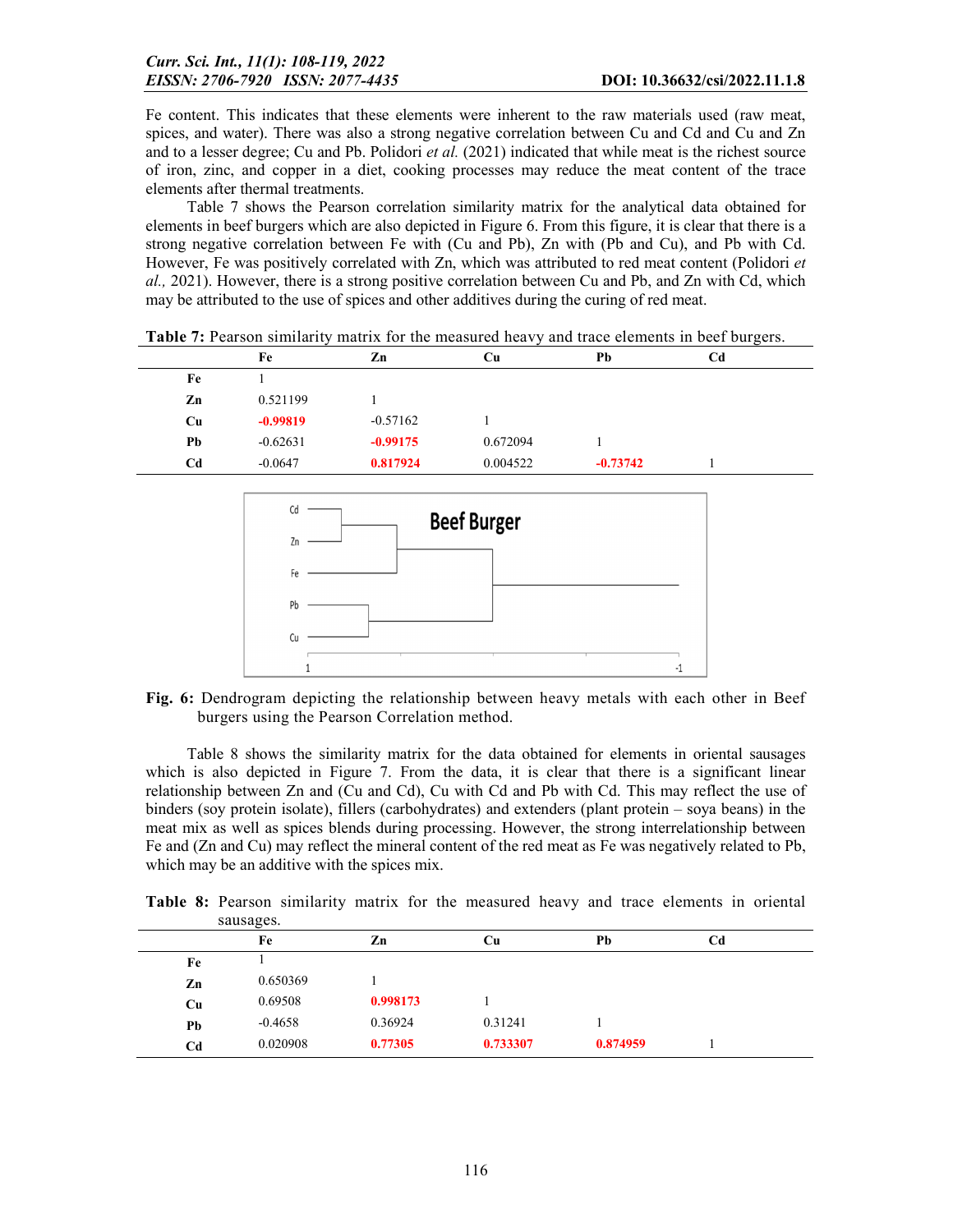

Fig. 7: Dendrogram depicts the relationship between heavy metals with each other in oriental sausages using the Pearson Correlation method.

Finally, Table 9 and Figure 8 show the correlation similarity matrix for the data obtained for beef frankfurters. From this data, it is clear that there is a negative correlation between Fe and Cu, Cd and Zn contents, which may be a result of minerals lost during thermal processing. However, there is a strong positive correlation between Cu and Cd. A negative correlation between Pb and Cu and Cd indicates that the source of the former element was not the same as the latter as well as its increase decreased the other trace element content during meat processing.

Table 9. Pearson similarity matrix for the measured heavy and trace elements in beef frankfurters.

| 11 ann 1 an USA 3. |            |            |            |                |  |
|--------------------|------------|------------|------------|----------------|--|
| Fe                 | Zn         | Cu         | Pb         | C <sub>d</sub> |  |
|                    |            |            |            |                |  |
| $-0.37536$         |            |            |            |                |  |
| 0.88657            | $-0.09598$ |            |            |                |  |
| 0.703129           | 0.395138   | $-0.95231$ |            |                |  |
| $-0.88488$         | $-0.09962$ | 0.999993   | $-0.95341$ |                |  |
|                    |            |            |            |                |  |



Fig. 8: Dendrogram depicting the relationship between heavy metals with each other in beef frankfurters using Pearson Correlation method.

#### 4. Conclusion

In this study, heavy and trace elements were investigated in canned tuna and some selected processed meat products available on the Egyptian market. The results indicated that the Fe, Cu, Zn, Pb, Cd, and Sn levels in canned tuna ranged between 48.97–60.01, 1.81–4.5, 17.19–27.57, 1.51–1.82, 0.96–3.85, and 1.06–3.67 mg/kg, respectively. Also, the levels of lead, cadmium, and iron exceeded the recommended maximum acceptable levels in canned tuna. Statistical analysis of the canned tuna results indicated that Fe, Cu, and Cd were strongly related to the production and, potentially, the catch date, while Pb and Zn were related to the can material and solder.

For the selected meat products (luncheon, beef burger, beef frankfurter, and oriental sausage), the levels of Fe, Cu, Zn, Pb, and Cd varied between 14.27–26.36, 1.31–4.48, 9.53–19.59, 0.78–2.88,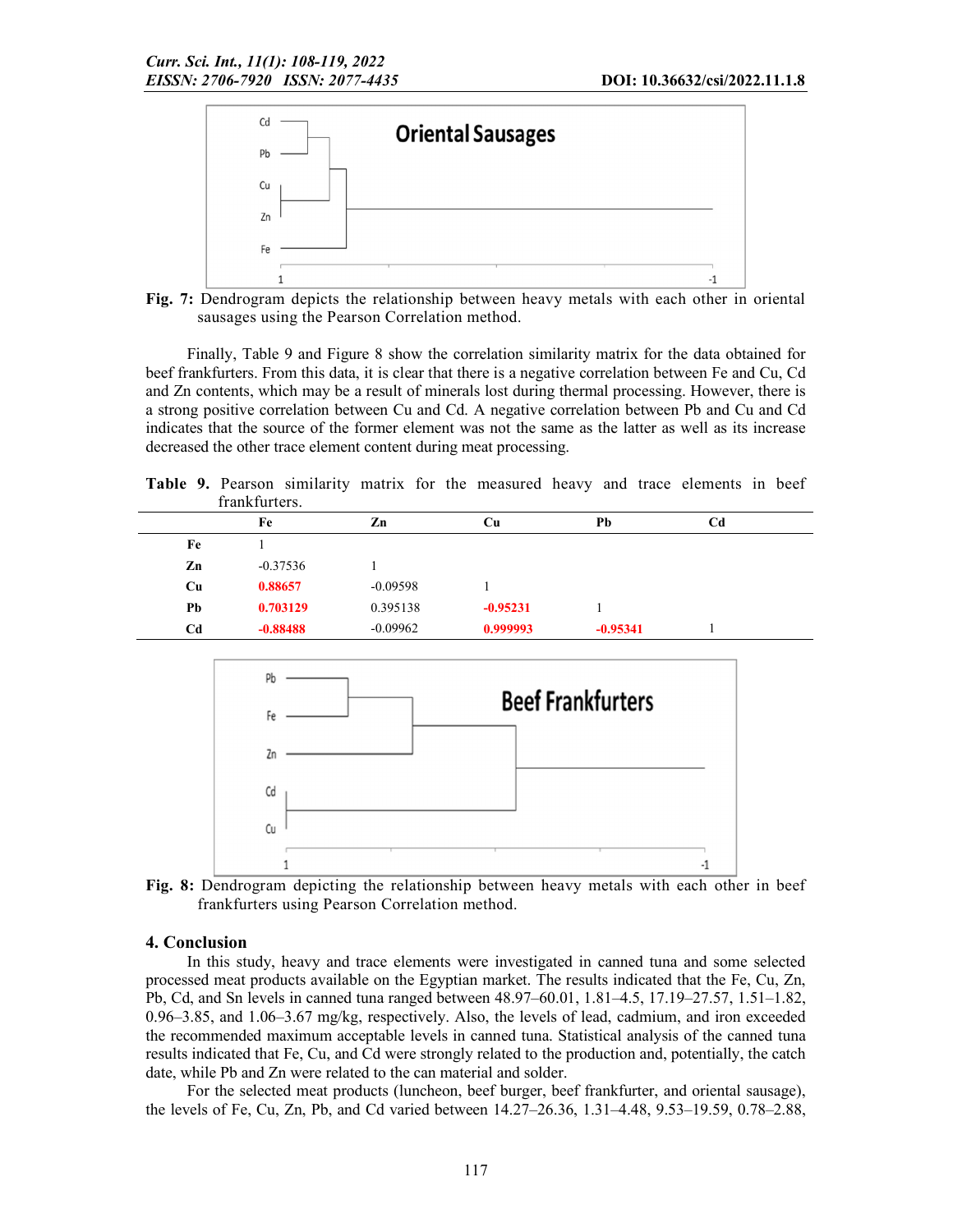and 1.50–3.54 mg/kg, respectively. The increase in Fe and Zn in these products may be due to the use of frozen red meat. Statistical analysis of these data indicated that different meat processing preparations and operations did impact the levels of the detected elements in the tested produce. As well, thermal processing, meat curing operations, and additives may have affected the mineral content of processed meat.

### **References**

- Al Ghoul, L., M.G. Abiad, A. Jammoul, J. Matta, and N. El Darra, 2020. "Zinc, Aluminium, Tin and Bis-Phenol a in Canned Tuna Fish Commercialized in Lebanon and Its Human Health Risk Assessment." Heliyon, 6 (9): e04995.https://doi.org/10.1016/j.heliyon.2020.e04995.
- Alcala-Orozco, M., P.H. Balcom, E.M. Sunderland, J. Olivero-Verbel, and K. Caballero-Gallardo, 2021. "Essential and Toxic Elements in Sardines and Tuna on the Colombian Market." Food Additives and Contaminants: Part B Surveillance, 14 (3): 206–18. https://doi.org/10.1080/19393210.2021.1926547.
- Al-Mutarri, A.K., 2015. "Estimation of Some Heavy Metals in Canned Tuna Fish Found in Local Markets of Hilla City/Iraq." Bumej.Com, 1 (3): 26–30.
	- http://www.bumej.com/papers/mej\_pub2015\_51249988.pdf.
- Alturiqi, A.S. and L.A. Albedair, 2012. "Evaluation of Some Heavy Metals in Certain Fish, Meat and Meat Products in Saudi Arabian Markets." Egyptian Journal of Aquatic Research, 38 (1): 45– 49. https://doi.org/10.1016/j.ejar.2012.08.003.
- Ashraf, W., Z. Seddigi, A. Abulkibash, and M. Khalid, 2006. "Levels of Selected Metals in Canned Fish Consumed in Kingdom of Saudi Arabia." Environmental Monitoring and Assessment, 117 (1–3): 271–79.https://doi.org/10.1007/s10661-006-0989-5.
- Dallatu, Y.A., S.E. Abechi , H. Abba, U.S. Mohammed, and E.C. Ona, 2013. "Level of Heavy Metals in Fresh and Canned Foods Consumed in North Central Nigeria." Scholarly Journal of Agricultural Science, 3 (6): 210–13. http://www.scholarly-journals.com/SJAS.
- De Lima, N.V., D. Granja Arakaki, E.S.P. Melo, D.J. Machate, and V.A. De Nascimento, 2021. "Assessment of Trace Elements Supply in Canned Tuna Fish Commercialized for Human Consumption in Brazil." International Journal of Environmental Research and Public Health, 18 (22). https://doi.org/10.3390/ijerph182212002.
- FAO, 2002, Report of the Codex Committee on Food Additives and Contaminants, Food and Agricultural Organisation, On line at: http://www.fao.org/fileadmin/templates/agns/pdf/jecfa /2002-09-10 Explanatory note Heavy Metals.pdf.
- Hamasalim, H.J. and H.N. Mohammed, 2013. "Determination of Heavy Metals in Exposed Corned Beef and Chicken Luncheon That Sold in Sulaymaniah Markets." African Journal of Food Science, 7 (7): 178–82. https://doi.org/10.5897/ajfs2013.0988.
- Hoha, G.V., E. Costăchescu, A. Leahu, and B. Păsărin, 2014. "Heavy Metals Contamination Levels in Processed Meat Marketed in Romania." Environmental Engineering and Management Journal, 13 (9): 2411–15. https://doi.org/10.30638/eemj.2014.269.
- Hussein, A. and A. Khaled, 2014. "Determination of Metals in Tuna Species and Bivalves from Alexandria, Egypt." Egyptian Journal of Aquatic Research, 40(1):9–17. https://doi.org/10.1016/j.ejar.2014.02.003.
- Islam, M.M., S. Bang, K. Kim, M.K. Ahmed, and M. Jannat, 2010. "Heavy Metals in Frozen and Canned Marine Fish of Korea." Journal of Scientific Research, 2 (3): 549. https://doi.org/10.3329/jsr.v2i3.4667.
- Korish, M.A. and Y.A. Attia, 2020. "Evaluation of Heavy Metal Content in Feed, Litter, Meat, Meat Products, Liver, and Table Eggs of Chickens." Animals, 10 (4): 1–23. https://doi.org/10.3390/ani10040727.
- Kowalska, G., U. Pankiewicz, and R. Kowalski, 2020. "Determination of the Level of Selected Elements in Canned Meat and Fish and Risk Assessment for Consumer Health." Journal of Analytical Methods in Chemistry. https://doi.org/10.1155/2020/2148794.
- Maky, M.A., M.A.A. Abd-ElRasoul, and M. Salah, 2020. "Evaluation of Some Food Additives and Heavy Metals in Egyptian Meat Products." International Journal of One Health, 6(1): 61–68. https://doi.org/10.14202/IJOH.2020.61-68.